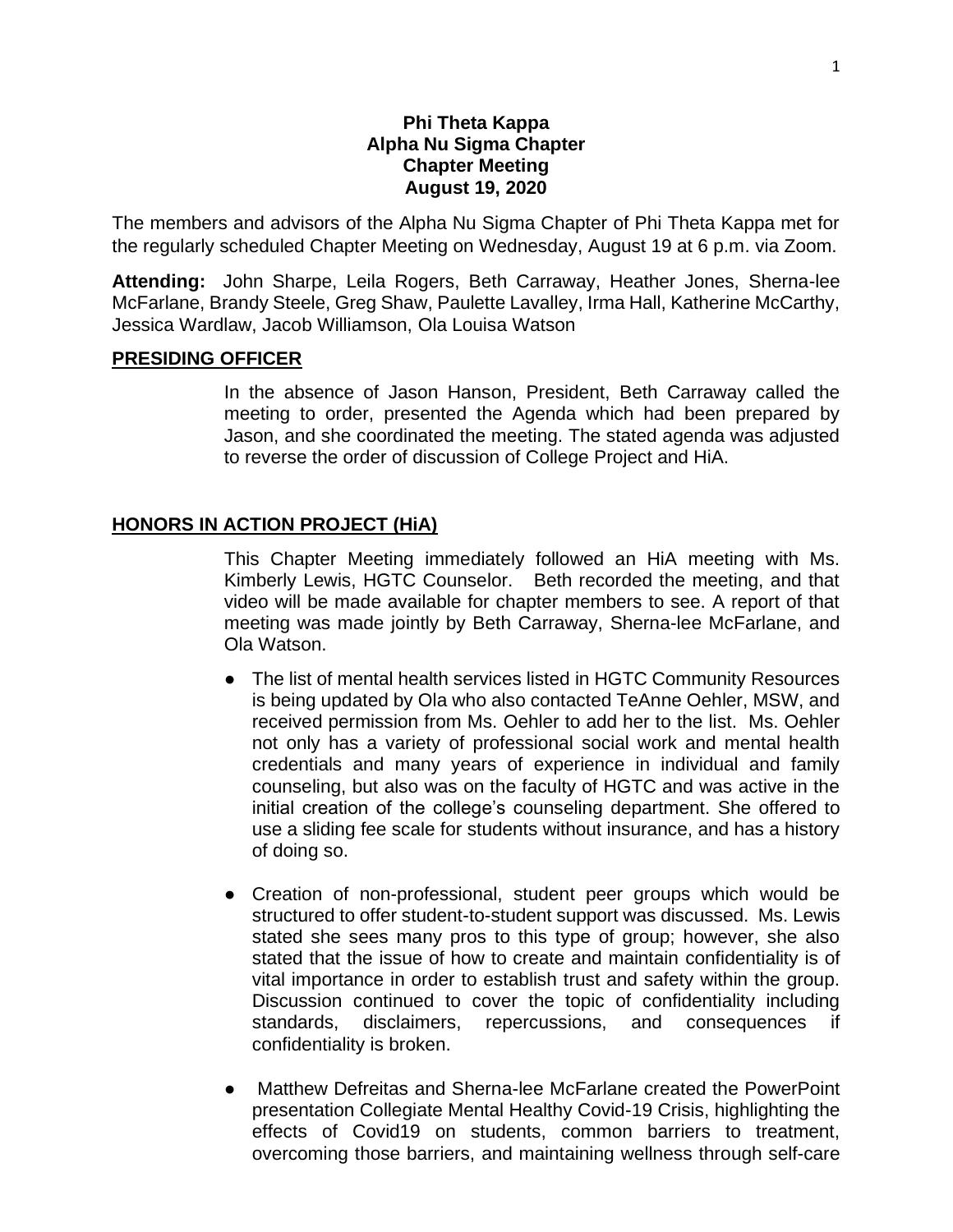activities. The presentation was well-received by the group and Beth thanked Matthew and Sherna-lee for their work. Beth explained the purposes of the presentation to Ms. Lewis which include bringing to Cabinet an increased awareness of students' counseling needs – most of which reflect the mental health issues in the general population with the additional stresses of achieving educational goals.

Beth pointed out that the effectiveness of the presentation would "hit home" if it included documentation of HGTC services including #'s of students requesting help, types of issues presented and services needed, etc. Ms. Lewis offered to research those numbers (both pre-Covid and current) and provide them to our Chapter for inclusion in the PowerPoint. Our group believes giving the Cabinet a glimpse of HGTC students' struggles will educate Cabinet members about the scope of these issues, the importance of meeting these needs, and the obvious limitations to meet those needs with such a limited counseling staff. PTK will encourage Cabinet to add an additional counselor position to the department once the hiring freeze is lifted.

- Ms. Lewis was enthusiastic about our suggestion to create a short video that we could post on the college website in which she will describe the personal and academic support and counseling services her department offers. Her doing so would "put a face on" the department and would encourage students to contact the department.
- We also shared with Ms. Lewis our idea to put a short statement about HGTC Counseling services including services provided, hours and days of service, etc. on the Instructors Information Sheets which are included in class overviews. Again, Ms. Lewis was very supportive. She will email statements that she uses when describing the services, and Beth will follow up with the Office of Academic Affairs for permission and facilitation of this idea.

In the Chapter meeting, additional suggestions of self-care activities such as artistic endeavors were made, and members are encouraged to think of more ideas of coping skills to add to the PowerPoint presentation.

#### **COLLEGE PROJECT**

Beth reported that during a faculty meeting this week Professor Bennett shared information about our college project, and several faculty members offered to help.

The college Foundation has approved the purchase of Food Lion's groceries-only gift cards for our food pantry use.

Leila stated that we are working with Jeanne Bennett and others on a plan to inventory and distribute food and personal products following collection of the items.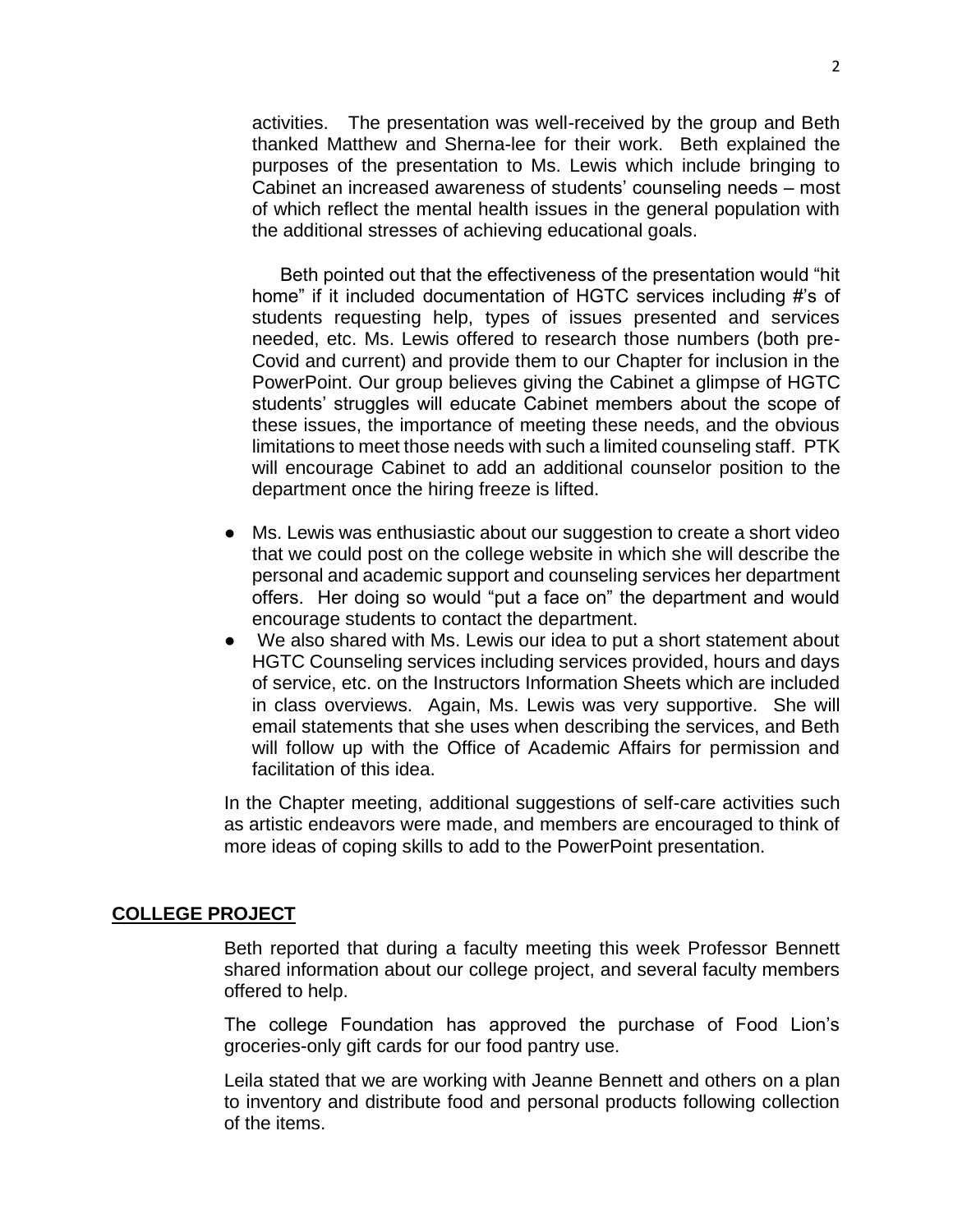## **UPCOMING EVENTS**

## ● **Register and Run/Walk to support Golden Opportunity Scholarship**

Jason described a PTK Golden Opportunity Virtual 5k (walk or run) which will be held during the dates of September  $15<sup>th</sup> - 30<sup>th</sup>$ . \$30 per person. Scholarship funds raised will help to cover costs to join PTK for students who demonstrate financial need. Jason will post more information on Google Classroom and we will create a team. *We chose Alpha Nu Sigma's team name - "Gator Bait"!*

## ● **Beach Sweep**

We will not participate in this year's official Beach Sweep.

Instead, PTK members will-

- $\circ$  Meet at Leila's home at 10 a.m. on Saturday, September 19<sup>th</sup> and walk to the beach from there – weather permitting.
- $\circ$  Our Beach Sweep walk distance counts towards the 3.1-mile Golden Opportunity Run/Walk.
- o Bring a donation of school supplies or food items appropriate for school students along with you to help with our community's "Help4Kids" drive. On our behalf, Beth will take the donations to her neighbor who is active in this group.

## ● **Blood Drive**

Carolinas Region officers are sponsoring a blood drive by encouraging PTK members who are physically able to do so to donate blood through the American Red Cross. Beth reported that she just gave blood (for the first time), took her only 45 minutes, and encouraged others to consider this vital act of giving.

# ● **PTK Awareness Week**

The week of September 21 – 25 has been designated as PTK Awareness Week and members are encouraged to let other students know about the work of the organization. This year might prove to be a challenge, so we need to be especially creative in coming up with ways to make students, faculty and staff learn about PTK and become more aware of the contributions to the college environment made by PTK.

#### **DATES OF UPCOMING MEETINGS POSTED**

Beth sent listings of scheduled PTK Chapter meetings as well as New Members Orientation and Induction Ceremony through the end of 2020.

# **SPECIAL ANNOUNCEMENTS:**

- Heather showed the group awards which have been recently won by our Chapter. Seeing them served as an extra incentive to members to work even harder to achieve these honors this year.
- John Sharpe shared that he is retiring and is stepping down as a Chapter Advisor. This will be his last meeting with us. John first joined PTK in 1992